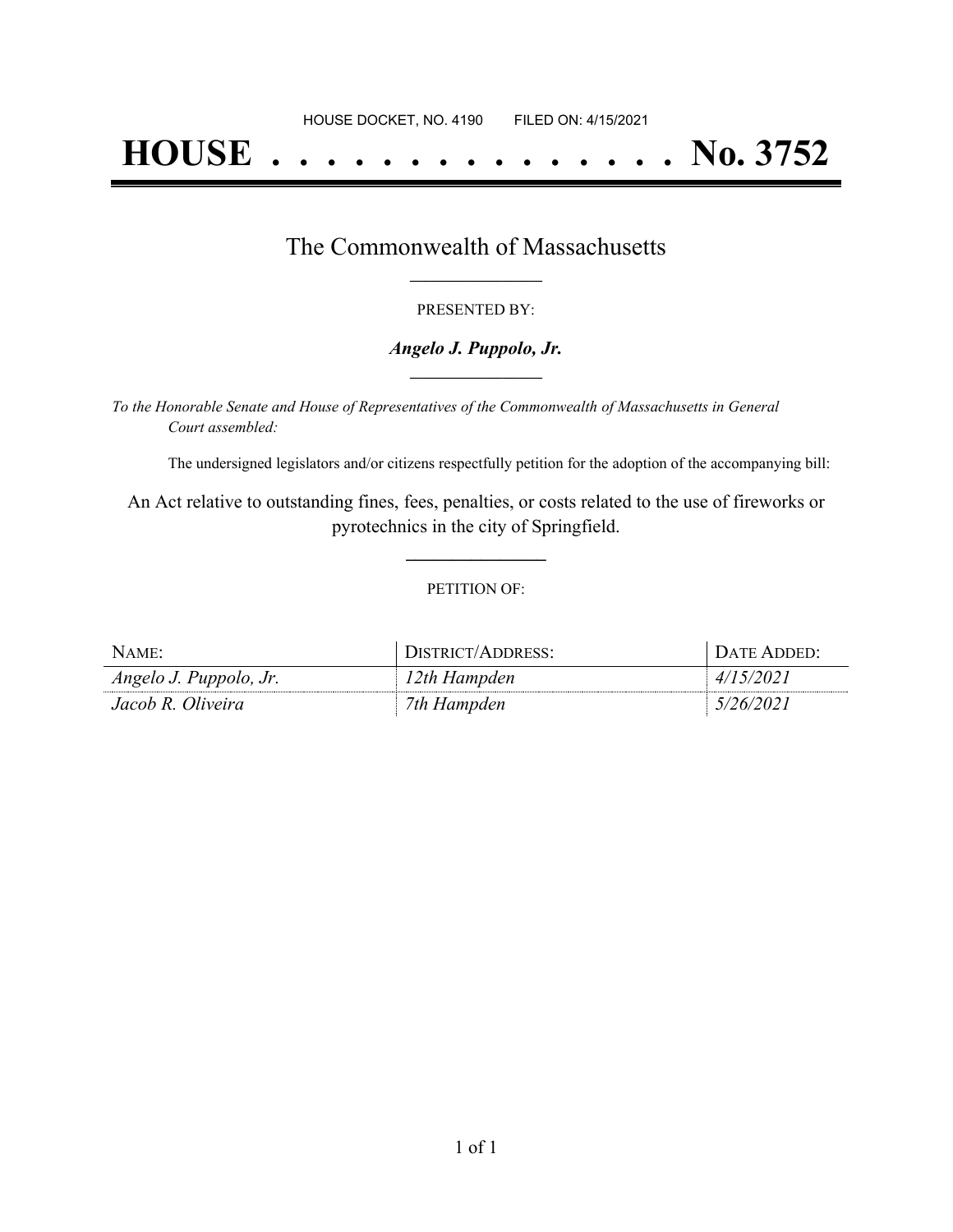## HOUSE DOCKET, NO. 4190 FILED ON: 4/15/2021 **HOUSE . . . . . . . . . . . . . . . No. 3752**

By Mr. Puppolo of Springfield, a petition (accompanied by bill, House, No. 3752) of Angelo J. Puppolo, Jr. (with the approval of the mayor and city council) relative to outstanding fines, fees, penalties, or costs related to the use of fireworks or pyrotechnics in the city of Springfield. Municipalities and Regional Government. [Local Approval Received.]

## The Commonwealth of Massachusetts

**In the One Hundred and Ninety-Second General Court (2021-2022) \_\_\_\_\_\_\_\_\_\_\_\_\_\_\_**

**\_\_\_\_\_\_\_\_\_\_\_\_\_\_\_**

An Act relative to outstanding fines, fees, penalties, or costs related to the use of fireworks or pyrotechnics in the city of Springfield.

Be it enacted by the Senate and House of Representatives in General Court assembled, and by the authority *of the same, as follows:*

 SECTION 1. Notwithstanding any general or special law to the contrary, in the city of Springfield if an outstanding fine, fee, penalty or cost related to or assessed as a result of the violation of any ordinance of the City of Springfield relative to the use or possession of fireworks or pyrotechnics, collectively referred to hereafter as "outstanding fireworks related collections owed", remains paid for fourteen (14) days after a demand therefor made more than 1 day after the outstanding fireworks related collections owed becomes due and payable, and if the tax collector of the city of Springfield elects to utilize the services of a deputy collector, then the deputy collector or the tax collector, as the case may be, shall send a notice of warrant to person owing the outstanding fireworks related collection in order to collect the delinquency. In the event that the delinquency is not paid within thirty (30) days to the notice of warrant, then a service warrant shall be made. If the delinquency remains unpaid after the service of warrant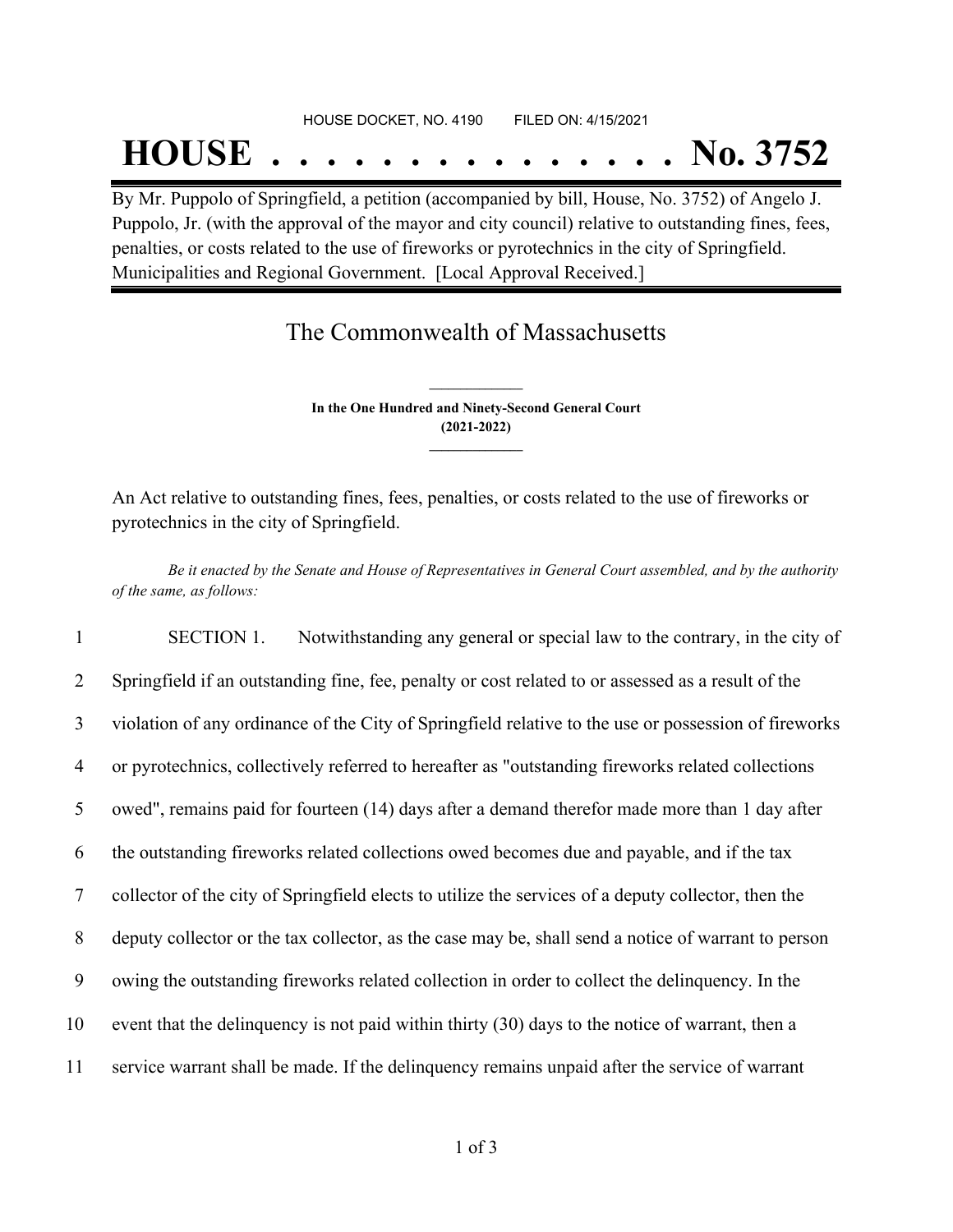then the deputy collector may, at the discretion of the tax collector, return the uncollected warrants of those delinquencies to the tax collector. The tax collector or a designee, as the case may be, may at any time transmit, but at least on an annual basis, to the police commissioner of the police department of the city of Springfield, in a form approved by the police commissioner, notice of the nonpayment, specifying the name and address of the person to whom the delinquency is assessed, the amount due and all interest thereon and costs relative thereto and identifying information as to any motor vehicle(s) or, trailer(s) owned in the name of the person owing the outstanding fireworks related collection assessed and remaining delinquent, which was used in the course of the underlying Ordinance violation resulting in the fine, fee, penalty or cost at issue; provided, however, that no notice shall be transmitted to the police commissioner under this section at a time when there is a pending appeal of an underlying outstanding fireworks or pyrotechnics fine, fee, penalty or cost as the case may be.

 Upon receipt of the notice of non-payment, the Springfield police department, or its designee, may remove said motor vehicle(s) or trailer(s) in the name of the of the person so assessed that is parked or standing in a public way within the city of Springfield to, and store in, a convenient place in the city until all charges lawfully imposed for the removal and storage have been paid and due notice has been received that either the delinquency provided in the warrants has been paid or security for the payment thereof has been deposited. Notice shall be made to the registered owner of the vehicle at the time of the service of warrant. Vehicles shall be eligible for impoundment twenty-two (22) days after the notice.

 Under section 8 of chapter 135 of the General Laws, if the motor vehicle or trailer remains unclaimed in the possession of the police department of the city of Springfield, or its designee, for 1 month and the owner thereof or the owner's place of abode or business is

of 3